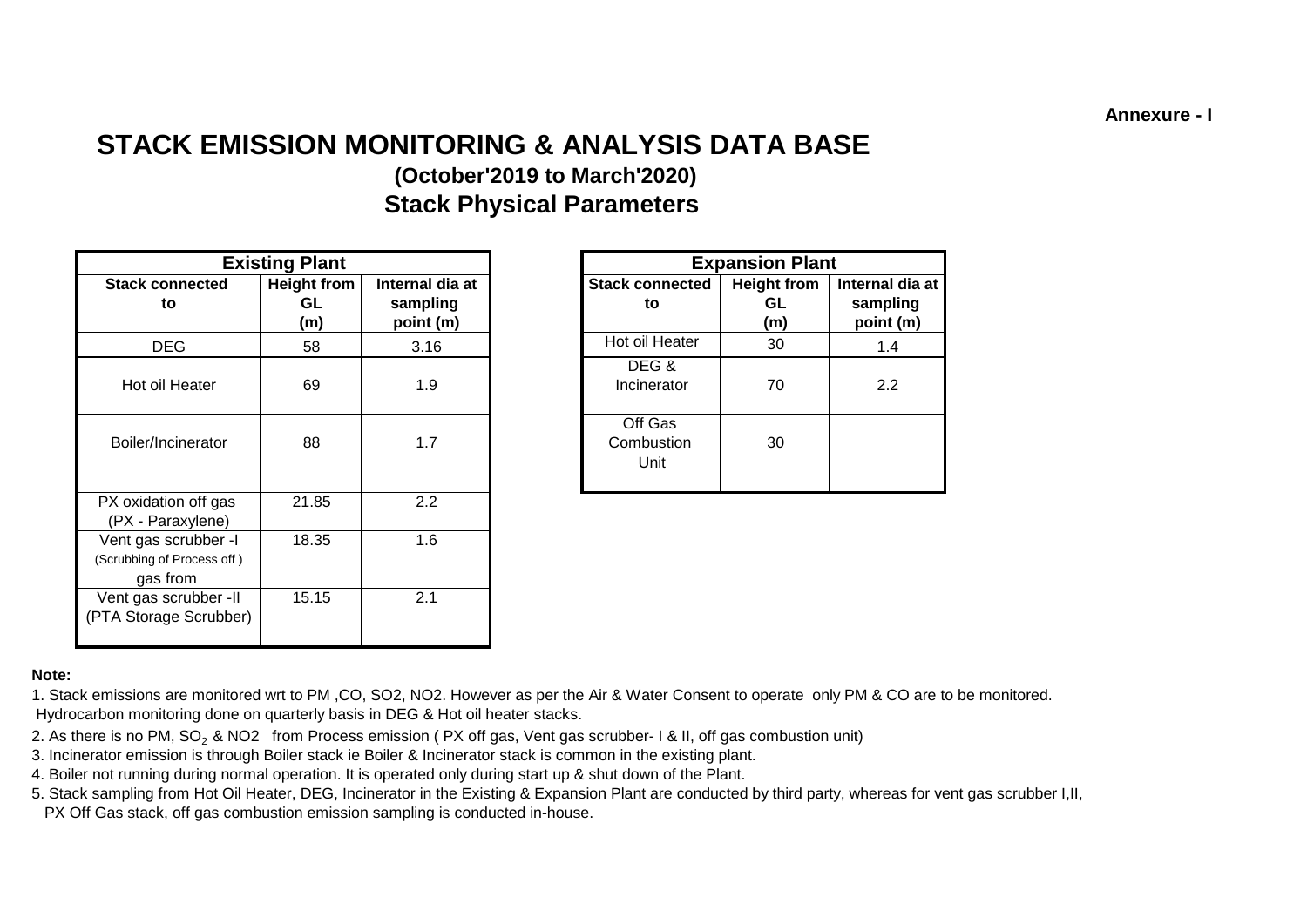### **ANALYSIS RESULTS**

#### **Month -October'2019**

|       |                             |                   | <b>Existing Plant</b> |                   |                                |                        |                         | <b>Expansion Plant</b>          |                                        |                                     |  |  |
|-------|-----------------------------|-------------------|-----------------------|-------------------|--------------------------------|------------------------|-------------------------|---------------------------------|----------------------------------------|-------------------------------------|--|--|
| S No. | <b>Parameter</b>            | Hot oil<br>heater | <b>DEG</b>            |                   | Incinerator   PX off gas Stack | Vent gas<br>scrubber-I | Vent gas<br>scrubber-II | <b>Hot Oil</b><br><b>Heater</b> | DEG &<br><b>Incinerat</b><br><b>or</b> | <b>Off Gas</b><br><b>Combustion</b> |  |  |
|       | PM (mg/Nm3)                 | 35.8              |                       |                   |                                |                        |                         | 26.0                            |                                        |                                     |  |  |
|       | CO ( %, v/v)                | < 0.2             |                       |                   | 0.09                           |                        |                         | < 0.2                           |                                        |                                     |  |  |
| ີ     | $SO2$ (mg/Nm3)              | 688.2             | stop**                | stop <sup>*</sup> |                                | Not venting            | Not venting             | 444.7                           | Standby                                |                                     |  |  |
|       | $NO2$ (mg/NM <sup>3</sup> ) | 285.7             |                       |                   |                                |                        |                         | 197.2                           |                                        |                                     |  |  |

# **ANALYSIS RESULTS**

#### **Month -November'2019**

|       |                  | <b>Existing Plant</b> |            |                   |                                |                        | <b>Expansion Plant</b>  |                          |                                 |                              |
|-------|------------------|-----------------------|------------|-------------------|--------------------------------|------------------------|-------------------------|--------------------------|---------------------------------|------------------------------|
| S No. | <b>Parameter</b> | Hot oil<br>heater     | <b>DEG</b> |                   | Incinerator   PX off gas Stack | Vent gas<br>scrubber-I | Vent gas<br>scrubber-II | <b>Hot Oil</b><br>Heater | DEG &<br><b>Incinerat</b><br>or | Off Gas<br><b>Combustion</b> |
|       | PM (mg/Nm3)      | 31.2                  |            |                   |                                |                        |                         | 40.7                     |                                 |                              |
|       | CO ( %, v/v)     | <0.2                  |            | stop <sup>*</sup> | 0.10                           |                        |                         | < 0.2                    |                                 |                              |
|       | $SO2$ (mg/Nm3)   | 634.2                 | stop**     |                   |                                | Not venting            | Not venting             | 410.4                    | Standby                         |                              |
|       | $NO2$ , (mg/Nm3  | 286.7                 |            |                   |                                |                        |                         | 198.8                    |                                 |                              |

#### **WBPCB SAMPLING:** `

|       |                  | <b>Existing Plant</b> |            |                    | <b>Expansion Plant</b> |             |
|-------|------------------|-----------------------|------------|--------------------|------------------------|-------------|
| S No. | <b>Parameter</b> | Hot oil               | <b>DEG</b> | <b>Incinerator</b> | <b>Hot Oil Heater</b>  |             |
|       |                  | heater                |            |                    |                        | Incinerator |
|       | PM (mg/Nm3)      | not done              | stop**     | stop               | 52.41                  | stop        |

|       |                  |                   | <b>Existing Plant</b><br><b>Expansion Plant</b> |                    |                       |                             |  |
|-------|------------------|-------------------|-------------------------------------------------|--------------------|-----------------------|-----------------------------|--|
| S No. | <b>Parameter</b> | Hot oil<br>heater | <b>DEG</b>                                      | <b>Incinerator</b> | <b>Hot Oil Heater</b> | DEG &<br><b>Incinerator</b> |  |
|       | NMHC (ppm)       | 1.0>              | stop**                                          | stop               | <1.0                  | stop                        |  |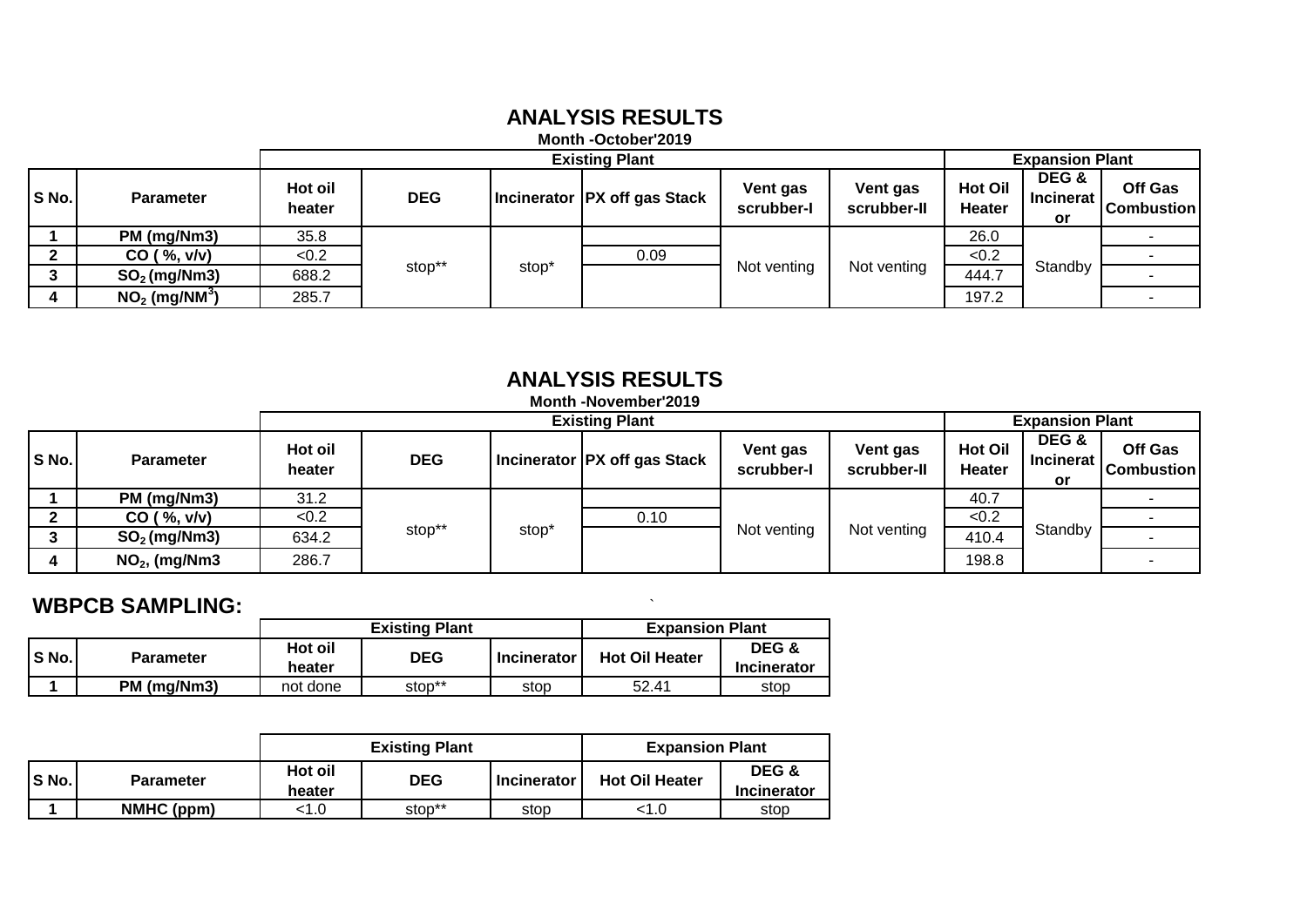#### **ANALYSIS RESULTS**

**Month -December'2019**

|       |                  |                   | <b>Existing Plant</b> |                   |                                |                        |                         |                                 | <b>Expansion Plant</b>          |                              |  |  |
|-------|------------------|-------------------|-----------------------|-------------------|--------------------------------|------------------------|-------------------------|---------------------------------|---------------------------------|------------------------------|--|--|
| S No. | <b>Parameter</b> | Hot oil<br>heater | <b>DEG</b>            |                   | Incinerator   PX off gas Stack | Vent gas<br>scrubber-l | Vent gas<br>scrubber-II | <b>Hot Oil</b><br><b>Heater</b> | DEG &<br><b>Incinerat</b><br>or | Off Gas<br><b>Combustion</b> |  |  |
|       | PM (mg/Nm3)      | 21.7              |                       |                   |                                |                        |                         | 34.7                            |                                 |                              |  |  |
|       | $CO$ (ppm)       | 98.4              |                       |                   | 0.09                           |                        |                         | 74.2                            |                                 |                              |  |  |
|       | $SO2$ (mg/Nm3)   | 619.3             | stop**                | stop <sup>®</sup> |                                | Not venting            | Not venting             | 413.3                           | standby                         |                              |  |  |
| 4     | $NO2$ , (mg/Nm3  | 298.7             |                       |                   |                                |                        |                         | 197.9                           |                                 |                              |  |  |

### **ANALYSIS RESULTS**

**Month - Junary'2020**

|       |                  |                   | <b>Existing Plant</b> |       |                                |                        |                         |                                 | <b>Expansion Plant</b>          |                              |  |  |  |
|-------|------------------|-------------------|-----------------------|-------|--------------------------------|------------------------|-------------------------|---------------------------------|---------------------------------|------------------------------|--|--|--|
| S No. | <b>Parameter</b> | Hot oil<br>heater | <b>DEG</b>            |       | Incinerator   PX off gas Stack | Vent gas<br>scrubber-I | Vent gas<br>scrubber-II | <b>Hot Oil</b><br><b>Heater</b> | DEG &<br><b>Incinerat</b><br>or | Off Gas<br><b>Combustion</b> |  |  |  |
|       | PM (mg/Nm3)      | 63.7              |                       |       |                                |                        |                         | 81.2                            |                                 |                              |  |  |  |
|       | CO (ppm)         | 71.6              |                       |       | 0.12                           |                        |                         | 80.6                            |                                 |                              |  |  |  |
|       | $SO2$ (mg/Nm3)   | 374.0             | stop**                | stop* |                                | Not venting            | Not venting             | 298.2                           | standby                         |                              |  |  |  |
|       | $NO2$ , (mg/Nm3  | 271.6             |                       |       |                                |                        |                         | 189.6                           |                                 |                              |  |  |  |

|       |                  |                              | <b>Existing Plant</b> | <b>Expansion Plant</b> |                |                             |
|-------|------------------|------------------------------|-----------------------|------------------------|----------------|-----------------------------|
| S No. | <b>Parameter</b> | <b>DEG</b><br>Hot oil heater |                       | <b>Incinerator</b>     | Hot Oil Heater | DEG &<br><b>Incinerator</b> |
|       | NMHC (ppm)       | < 1.0                        | stop**                | $\sim$                 | < 1.0          | standby                     |